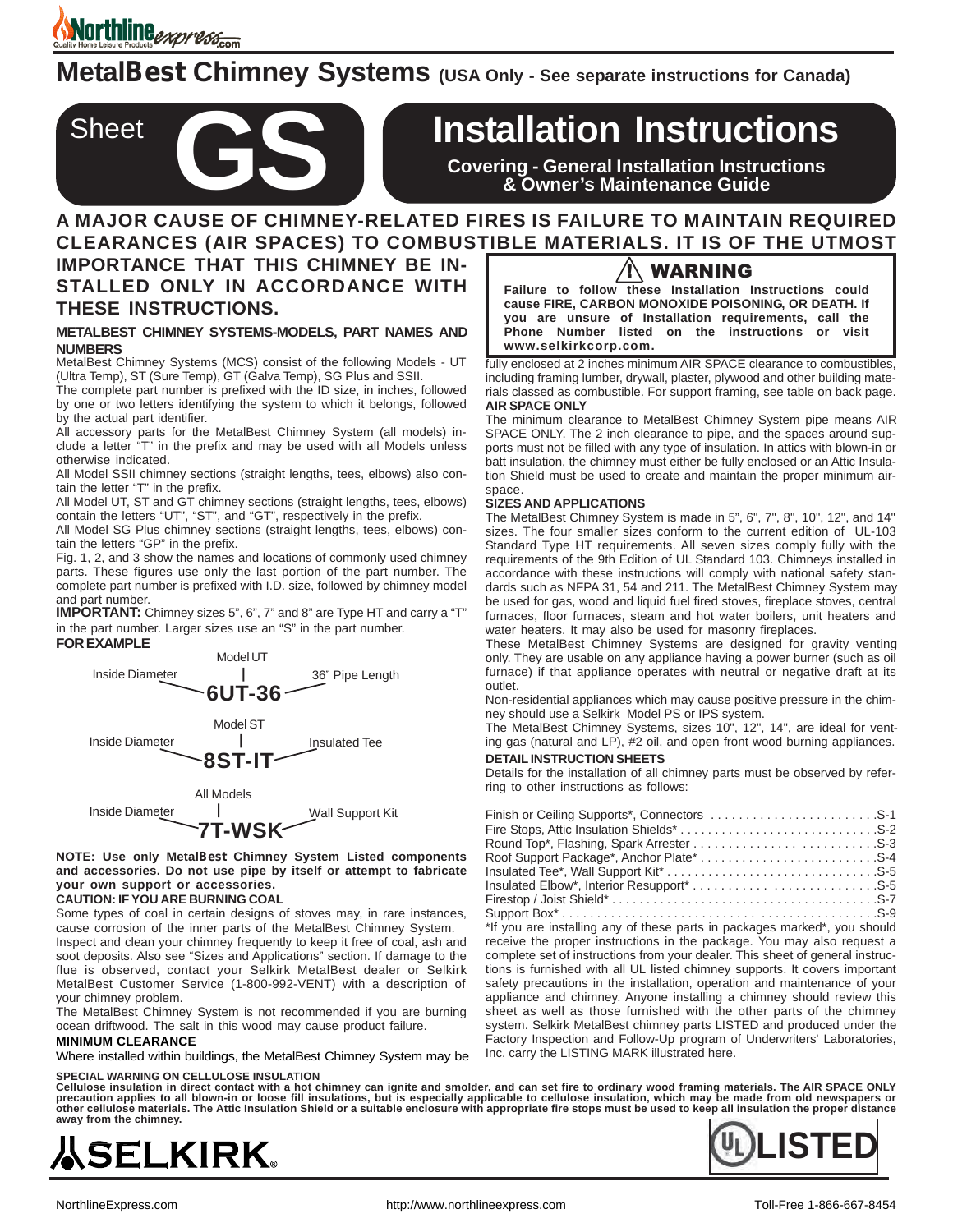





FIG. 3 THIRTY DEGREE OFFSET WITH ENCLOSURE AT 2" CLEARANCE (MAXIMUM OF TWO SEPARATE OFFSETS PER SYSTEM)

## **WHEN INSTALLING YOUR CHIMNEY AND WOODBURNING STOVE OR**

## **FIREPLACE SYSTEM, REMEMBER . . . SAFETY FIRST**

You may well have a basic knowledge of carpentry and the use of hand tools. However it is important that you also review the rules of safety on the following pages. If you have any doubt about your ability to complete your installation in a workmanlike manner, you should arrange for a professional installation.

## **RULES FOR SAFETY DURING INSTALLATION**

1. Read all installation sheets. Look for them in the cartons, or ask your dealer for a complete set or download from www.Selkirkcorp.com. Keep the instructions handy and save them for future reference.

2. Check your local building or fire code for all requirements affecting the fuel-burning appliance and its chimney.

3. Obtain a building permit for both the appliance and the chimney. Contact local building or fire officials about restrictions and installation inspection in your area.

4. Be very careful around electrical wiring and be sure it is secured at least 2 inches away from any part of the chimney. If wiring must be relocated, hire a professional electrician.

5. Be sure that ladders are in good condition and always rest on a level firm surface.

6. Wear cut resistant gloves when handling sheet metal parts with sharp edges.

7. Be sure that electrically powered tools are properly grounded.

## **CHIMNEY HEIGHT AND SIZE**

These instructions contain a ''Selector Chart" so you can pick the exact combination of length increments. A chimney for one or more gas appliances must conform to size and height recommendations in the "MetalBest Gas Vent and Chimney Sizing Handbook." Heights above the roof as given in the next paragraph are minimum; greater heights may be needed for reasons given.

Before beginning installation of the chimney, be sure that the selected size is adequate for the appliance and the selected height of the Chimney Round Top termination is high enough to conform to building code requirements. Chimneys are required to extend at least 3 feet above the highest point where they pass through the roof of a building, and at least two feet higher than any portion of a building within 10 feet. (National Fire Protection Association Standards Nos. 31, 54, and 211.) See Fig. 4.

**NOTE:** As stated in NFPA 211, do not install a connector or chimney that is smaller in diameter than the outlet collar of a solid-fuel burning appliance.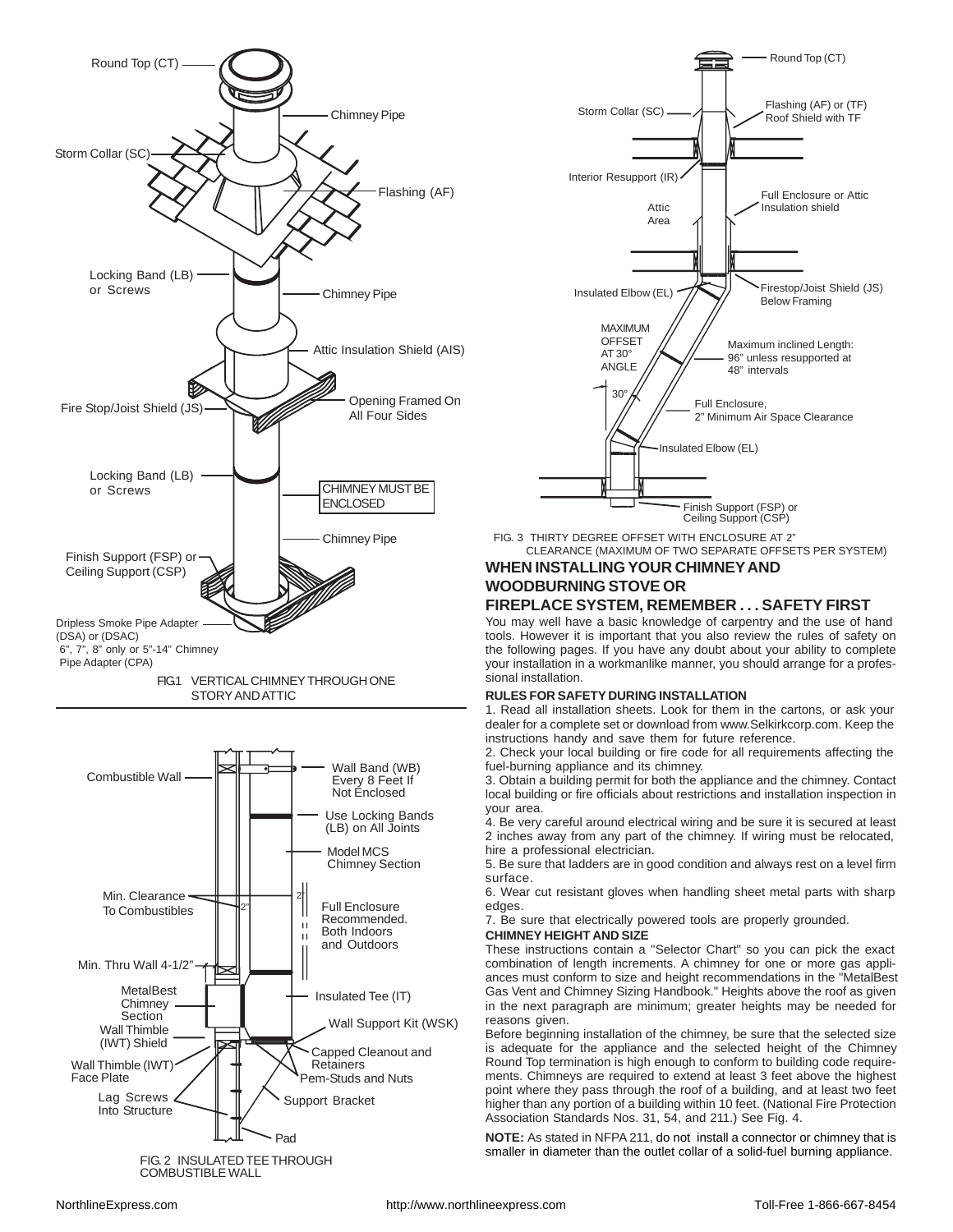

**Fig. 4 RULES FOR CHIMNEY HEIGHT ABOVE THE ROOF**

#### **CHOOSING YOUR HEATING APPLIANCE**

There are three important rules for selecting a woodburning stove, fireplace or heater.

FIRST Look for a label or nameplate attached to the appliance which bears the mark or name of a well-known safety testing organization\* or laboratory.

SECOND Don't buy an appliance which is bigger than necessary.

THIRD Look or ask for complete **installation, operating** and **maintenance** instructions for the appliance. If you can't get these, buy one that gives you all these **very important details.**

\*Such as Underwriters' Laboratories, Inc. or Intertek Testing Services.

#### **APPLIANCE SAFETY**

Be sure to follow all details of the instructions for your solid fuel burning appliance. You should give preference to the purchase of an appliance which either has a label or includes detailed instructions showing all required clearances to floor and walls. If necessary, these clearances may be reduced by use of a tested and "Listed" (by UL, for example) protection system, or by one of the methods described in NFPA Standard 211.

For the chimney **connector**, the **appliance instructions take precedence** over the 18 inch clearance shown in these instructions (or in building codes). The 18 inch minimum clearance dimension applies only if there is no other information for the connector.

When protecting walls or ceilings from the heat of a connector, be sure to leave at least a 1 inch ventilated air space between the protection material and combustible construction. It is ineffective and possibly dangerous to apply ordinary brick, or any similar dense material directly to a wood framed wall for the purpose of reducing safe clearances.

#### **EACH SOLID FUEL APPLIANCE SHOULD HAVE ITS OWN CHIMNEY**

\* Stoves of air-tight or controlled combustion design may be difficult to operate if some other appliance is connected to the same chimney.

\* Open front, freestanding or built-in fireplaces may need all the draft produced by a minimum height of chimney. Interconnecting them or their chimney with another appliance may be prohibited by their instructions and may cause smoking problems.

\* Never connect a gas-burning appliance into a chimney for any woodburning stove, heater or fireplace. This is extremely dangerous because a chimney blocked with creosote (or anything else) may cause the connected gas appliance to produce poisonous carbon monoxide.

\* For these and other reasons, don't ever inter-connect your solid fuel appliance with anything else, not even another solid fuel appliance. There are simply too many things that can go wrong if you do.

#### **GENERAL INSTALLATION INSTRUCTIONS**

A correct easily-maintained chimney installation has five important parts: 1. Proper support, both vertical and lateral, with access for inspection and maintenance.

2. Adequate clearance to combustible materials for single wall connector or smoke pipe.

3. AIR SPACE clearance of 2 inches for insulated chimney parts.

4. All vertical intermediate ceiling or floor penetrations completely framed and firestopped with specified chimney parts.

5. All connector and chimney joints completely secured against unlocking with three screws or with locking bands. See diagram for screw location.

#### **PROPER SUPPORT**

Vertical chimneys may be supported in these ways:

1. Ceiling Support with all chimney stacked above. See sheet S-1.

2. Roof Support, with one or more lengths suspended below and with total height limits depending on factors such as roof pitch and height. See sheet S-4.

3. Appliance Support, with the MetalBest Chimney System starting at the appliance outlet. This is permissible if this method is shown in the appliance instructions, or with masonry fireplaces.

4. Wall Support with Insulated Tee. See Sheet S-5.

5. Support Box. See Sheet S-9.

6. Proper lateral support is also necessary and may be provided by wall bands, firestops, roof braces and/or all the supports listed above. Maximum spacing between components providing lateral support is 8 ft (See sheets S-2, S-3, and S-5).

Because of thermal expansion problems, only one of these support methods should be used for a vertical installation. For example: **Do Not** use both a ceiling support and a roof support for the same chimney.

#### **OBSERVE CLEARANCE TO COMBUSTIBLE MATERIAL AND SLOPE FOR CONNECTOR OR SMOKE PIPE**

The connector or smoke pipe is the sheet metal pipe between the appliance and the chimney. Different types of fuels and appliances have different connector clearances to combustible walls and ceilings. These clearances will be shown in the appliance instructions.

Whatever clearances and connector arrangements are shown in the appliance instructions, must be followed rather than the arbitrary 18 inch dimension. This is important if tests have shown that more than 18 inches clearance is necessary, or if the location of the stove or heater necessitates more clearance. See Fig. 5.

Combustible materials include such things as framing lumber, plywood, drywall (sheet rock, plaster board, lath and plaster, gypsum board) and also furniture and curtains. Building insulation of any kind, including batts, foams, boards and especially loose fill cellulose fiber, must also be kept away from the chimney in the same manner as combustible materials.



Drip-Free Cap on Cleanout Tee

NOTE: The purpose of the diagonal arrows is to show that the 18 inch clearance DOES NOT APPLY to the vertical connector entering a Finish Support. This support is actually tested with a bare vertical connector and must pass the UL tests with very hot gases entering the bare single wall pipe.

#### **FIG. 5 CONNECTOR CLEARANCES**

Passing a bare smoke pipe or connector of a wood burning appliance through a combustible stud wall is not recommended, as the entire inside of the wall must be cut away to get 18 inch clearance (usually at least a 40 inch circle). Wherever possible, locate the MetalBest Chimney to avoid penetrating a wall with a single wall connector. Besides following the appliance instructions for connectors, other rules for solid fuel appliance connectors are:

1. Never enclose vertical single wall pipe, even at 18 inches clearance.

- 2. Never run it through ceilings or floors, or windows.
- 3. Don't use single wall pipe outdoors.
- 4. Always secure all single wall pipe joints with at least 3 screws.

5. Obtain proper attachment parts for the appliance end and for the entry to the chimney. See the MetalBest Chimney System catalog for the proper size Dripless Smoke Pipe Adapter (DSA) or (DSAC), or Chimney Pipe Adaptor (CPA).

6. Locate and support the connector to avoid accidental contact or damage.

7. Caps or plugs for tees should be secured against falling out and designed so they can't leak creosote or rain.

8. Heavy weight single wall pipe lasts longer. Use 24 gauge if possible.

9. Porcelain enamel is the best high temperature protective finish but requires careful handling and may be difficult to assemble securely except in

a vertical position and could produce noxious odors if overheated.

10. Galvanized steel pipe is no better than plain black or painted steel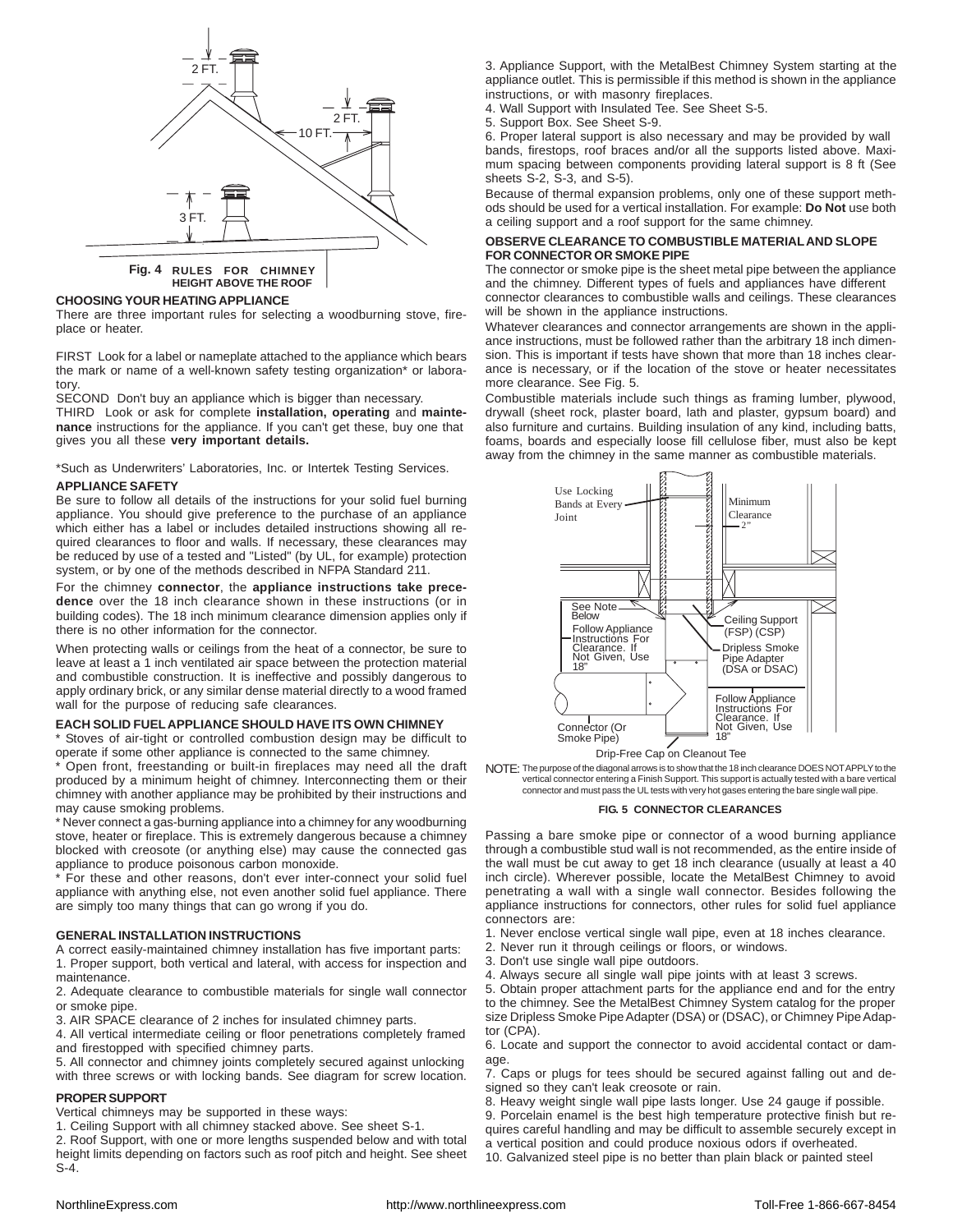because the galvanized zinc coating is ineffective once it has been overheated.

11. Operating the stove, heater or fireplace when the connector is red hot is very dangerous. This indicates overfiring or a chimney fire. Stop firing, close the dampers, let things cool off, and keep watching for problems on nearby walls and furnishings.

12. The slope of the horizontal portion of a connector of 1/4 inch per foot is sometimes a building code requirement. This slope will have little effect on safety or appliance operation. If the connector is vertical, it should be installed with the crimped end down. If it can be sloped between the stove and chimney, use 45 degree one piece leakproof elbows (such as the corrugated type), and try to maintain sufficient slope so that any condensate liquid runs back toward the appliance. To keep liquids from coming out connector joints, the small (or crimped) end should always be down - or toward the stove or fireplace.

## **CLEARANCES FOR METALBEST CHIMNEY SYSTEM INSULATED PIPE**

**All insulated MetalBest Chimney Systems' gas-carrying chimney parts are marked with important safety information confirming minimum airspace clearance to combustibles. This minimum airspace clearance to combustibles is important in order to keep combustible materials from overheating and creating a fire hazard. Never fill required airspace with insulation or even non-combustible material, since such actions could cause overheating. If you are uncertain about a particular installation, contact Selkirk at the number referenced at the end of these instructions.**

Such parts as Fire Stops and ceiling supports are intended to be attached directly to the framing or to ceiling, or floors. These auxiliaries, which are in contact with wood or other combustibles, are designed and tested to assure that they do not overheat at points of contact.

The instruction sheets for individual parts and the table on the back page give proper framing dimensions, which in turn define the proper clearance. Wherever these instructions illustrate the use of a required spacer or fire stop, the purpose of the part is to maintain and assure the proper clearance.

Remember that the most important clearance requirement is that it must be **AIR SPACE.**

ENCLOSURE: Interior or exterior residential chimneys should be enclosed where they extend through closets, storage areas, or habitable spaces where the surface of the chimney could be contacted by persons or combustible materials. The space between the enclosure and chimney should be at least the required 2" minimum airspace clearance to combustibles. (SEE SHEET S-2 FOR PROPER USE OF FIRESTOPS IN AN ENCLO-SURE). **Enclosures** may be built of ordinary drywall or plywood at the required minimum of 2 INCHES AIR SPACE CLEARANCE. While properly installed firestops or supports help maintain the necessary clearances to combustibles at ceilings or joist areas, there are no special parts to maintain clearance to inside surfaces of walls or enclosures; therefore, the builder and the chimney installer should take all necessary precautions to assure that this 2 inch minimum clearance or more is maintained.

In unoccupied attics, it is very important to be sure that blown-in or other insulation does not come in contact with the chimney. A full enclosure built in the attic should extend to the roof; however, it need only be finished well enough to keep insulation and stored furnishings away from the chimney. If a full enclosure is not built, an Attic Insulation Shield (AIS) **MUST** be used. See Fig. 6.

A chimney enclosure is also highly recommended for any outdoor, exteriormounted chimney located outside of the building wall. This enclosure can be helpful in reducing internal condensation, creosote build-up and metal deterioration. Also the enclosure, by protecting the chimney from cold outdoor temperatures, may improve draft and appliance operation.

At the upper end of this outdoor enclosure, the chimney should be flashed with the flashing/storm collar termination shown in Sheet S-3.



If the enclosure is exterior, without penetration of the building enclosure, wall bands should be used to provide the necessary lateral stability.

Regardless of the benefits of the exterior enclosure, better chimney and appliance operation will be obtained if the chimney is located entirely inside the heated part of the building (except of course for the part above the roof).

Enclosures of ordinary wood framing with gypsum drywall or plywood walls may be built only in one and two-family dwellings. For other types of buildings, multiple occupancies or high rise construction, additional fire resistance is required for enclosures as follows:

*A factory-built chimney that extends through any zone above that on which the connected appliance is located is to be provided with an enclosure having a fire resistance rating equal to or greater than that of the floor or roof assemblies through which it passes.*

Even with a fire resistance rated enclosure, the use of Fire Stops at every floor level is recommended to stabilize the chimney and to retard possible fire spread external to the chimney.

#### **FIRESTOPPING (See Also Sheet S-2)**

A fire stop is any part of the building structure which prevents the spread of a fire or circulation of air. Where a MetalBest Chimney System is enclosed and framed at 2" clearance, a Firestop/Joist Shield (JS) or Fire Stop/Wall Spacer (WS) is the proper firestop to use at every floor. Part "JS" may be used with all MetalBest Chimney System models. Part "WS" may be used only with Model SSII.

If the enclosure or space around the chimney is larger than usual, or irregular in shape, attach galvanized metal plates 28 gauge or heavier all around the edges of the Fire Stop/Joist Shield (JS) or Firestop/Wall Spacer (WS) as necessary. These should be wide enough so that when installed, the gap is closed to vertical air circulation around the chimney and the pipe is securely spaced and centered.

For firestopping to be fully effective, all ceiling and floor penetrations should be fully framed and closed on all four vertical sides. This framing helps delay horizontal spread of fire and controls unnecessary horizontal air leakage through intermediate floors.

#### **CHIMNEY JOINT SECURITY**

All MetalBest chimney joints must be reinforced with either of 2 choices: 1. Locking Bands (LB). These are furnished with pipe and elbows. or

2. Stainless steel sheet metal screws (3 minimum) per joint, these are an optional extra.

The stainless steel sheet metal screws, size #8 x 1/2" must be evenly spaced around the joint and 1/2 inch above the joint separation. Before installing either the screws or the Locking Band, the joint should be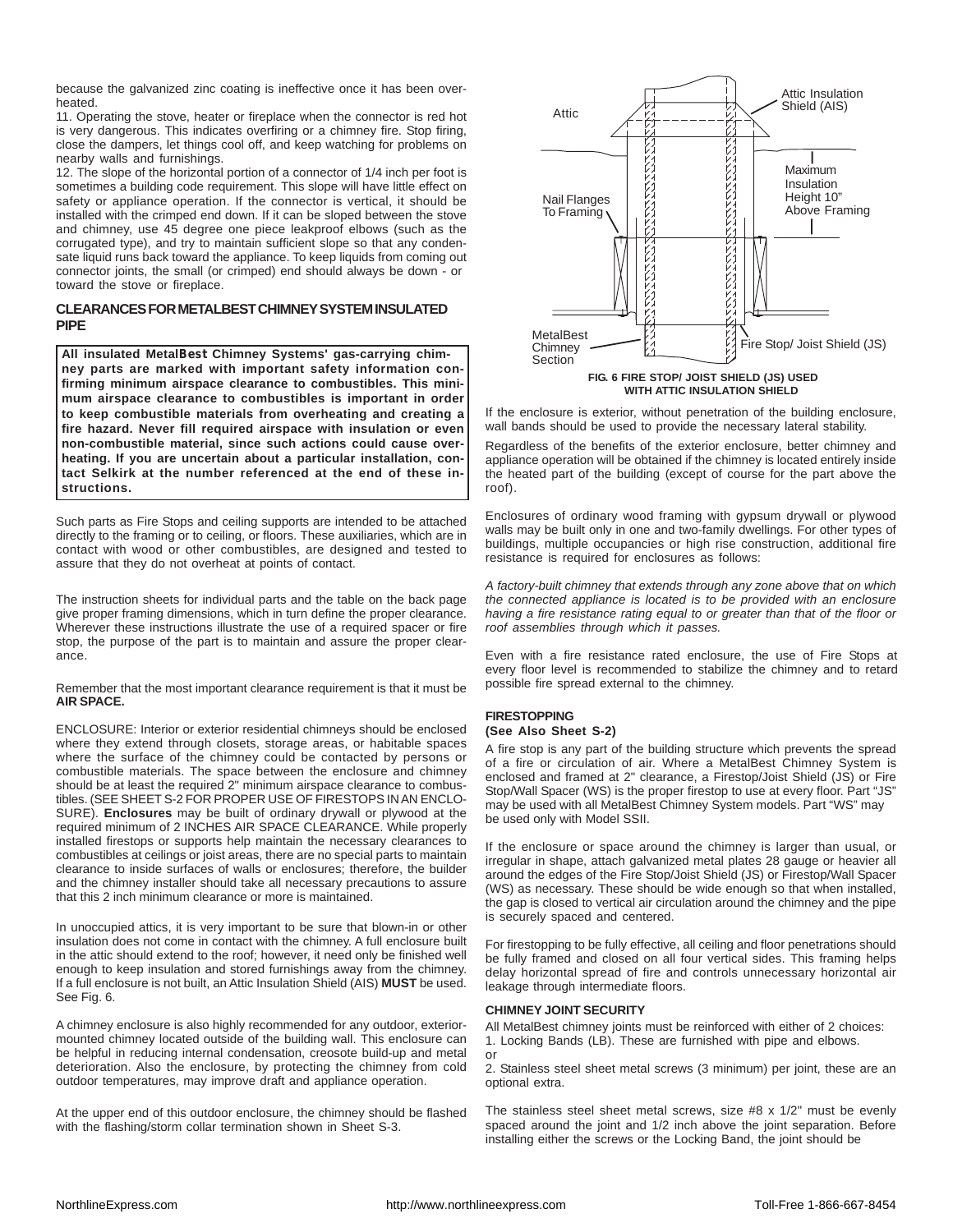

securely twist locked together. The diagram, Fig. 8, illustrates these points.

Screws or locking bands are needed to prevent accidental disengagement during chimney cleaning, and to reinforce the chimney whenever it is outdoors, along walls, or above the roof.



Female End - Outer Wall

**Warning:** The chimney pipe and its fittings must be assembled with metalto-metal joints as furnished. Do not use tape or any sealing compound (such as tar, mastic, putty or silicone) at the outer joints. Sealers in the joints may cause the insulation to accumulate moisture and will cause corrosion or freezing failures.

#### **CAUTION: DO NOT USE METALBEST CHIMNEY SYSTEM PIPE WITH DAMAGED ENDS**

Both the inner and outer pipe must join properly to avoid leakage and accidental disengagement. Slight eccentricity of the inner pipe will not affect operation provided that the joint goes together completely. Minor dents or irregularity of the outer pipe will not have any perceptible effect on temperature safety.

#### **CHIMNEY OPERATION AND MAINTENANCE**

The need for chimney maintenance depends on the kind of appliance and how it is operated. Gas and oil-burning appliances may need very little, but wood and coal-burning appliances may need a great deal of chimney maintenance. Open front fireplaces without doors usually dilute their smoke with large amounts of air. Thus the buildup of chimney deposits is generally very low. "Air tight" or controlled draft wood stoves and heaters produce dense smoke if they are loaded for long duration or overnight fires, and can rapidly produce heavy, thick creosote deposits. It is possible, by having a short duration daily hot fire, to burn off these deposits or prevent them from building up to dangerous levels. This takes skillful operation and an appreciation of how to get the correct temperature.

CREOSOTE AND SOOT FORMATION AND NEED FOR REMOVAL

When wood is burned slowly, it produces tar and other organic vapors,

which combine with expelled moisture to form creosote. The creosote vapors condense in the relatively cool chimney flue of a slow-burning fire. As a result, creosote residue accumulates on the flue lining. When ignited, this creosote makes an extremely hot fire.

With coal which can burn with a smoky fire, this smoke also condenses in the chimney to form soot.

The chimney should be inspected at least once every 2 weeks during the heating season to determine if a creosote or soot buildup has occurred.

If creosote or soot has accumulated, it should be removed to reduce the risk of chimney fire.

Creosote causes many problems. Some are visible while others are not. It can make trouble if:

1. It runs down the outside of the pipe to damage the finish on the metal.

2. It drips out of joints, damaging floors or furnishings.

3. It plugs up the chimney to cause poor combustion, smoking, soiling walls and indoor air pollution.

4. It catches fire in the chimney to cause possible chimney damage and damage to your home.

If you see deposits more than 1/16 inch thick, clean all of the chimney parts mechanically. This means using brushes, scraping or equivalent. Don't start a chimney fire! With only slight deposits, try a hot fire to see if the black deposits change to light ash or fall down the chimney. You can hear the sound of falling deposits when temperature conditions are right. Afterwards reinspect the chimney and the inside of the appliance for deposits. Do not use chemical cleaners, they may corrode the inside of the chimney. They may or may not prevent or remove creosote. When they are used together with a hot fire, it is probably the fire that is doing the work.

Depending on the rate of buildup, as you learn what is going on in the chimney, you can adjust your cleaning schedule.

If you have any doubts about your ability to clean the chimney, or if the deposits are very heavy and hard to remove, call a professional chimney sweep. Do not try to burn them off.

It doesn't matter how careful you are with loading, fuel wood selection or draft control, you should observe the above precautions with any wood stove or chimney installation.

#### **CHIMNEY FIRES AND WHAT TO DO ABOUT THEM**

Your MetalBest Chimney System is not intended or designed for use as a combustion or fire chamber. It is very easy to over fire your woodburning appliance with kindling, scrap lumber, brush or any fast burning fuel. This can produce flames and high temperatures all the way up the chimney, and may cause chimney damage.

If you see your appliance or the smoke pipe glowing red, you are risking chimney damage, or a fire. The creosote may be burning inside the chimney. If you see flames coming out the top, you are either overfiring or there is a chimney fire.

If the fire in your heater has gotten out of control, or if you suspect a chimney fire for any reason, follow these steps:

1. Immediately close all dampers and/or air entrance openings to your appliance. This includes doors on Franklin type stoves. Block off fireplace openings.

2. Alert your family to the possible danger.

3. Inspect your appliance and chimney surroundings for possible fire. If in doubt, alert your fire department.

4. Do not continue to use your appliance until it and your chimney have been thoroughly inspected. Overheating can cause metal parts to expand, buckle and crack. If you are not certain, have a qualified heating person disassemble all parts so they can be inspected and replaced.

5. Do not use salt or water on the fire in your appliance. Salt is corrosive and water will cause a dangerous steam explosion. You might be able to control the fire by using ashes, sand or baking soda, since baking soda is an ingredient used for dry chemical fire extinguishers.

6. After a chimney fire, when it is safe to do so, check internal locations such as the attic and under the roof and keep watching for two or three hours. There may be delayed smoldering and subsequent ignition, even if the fire inside the chimney has been controlled.